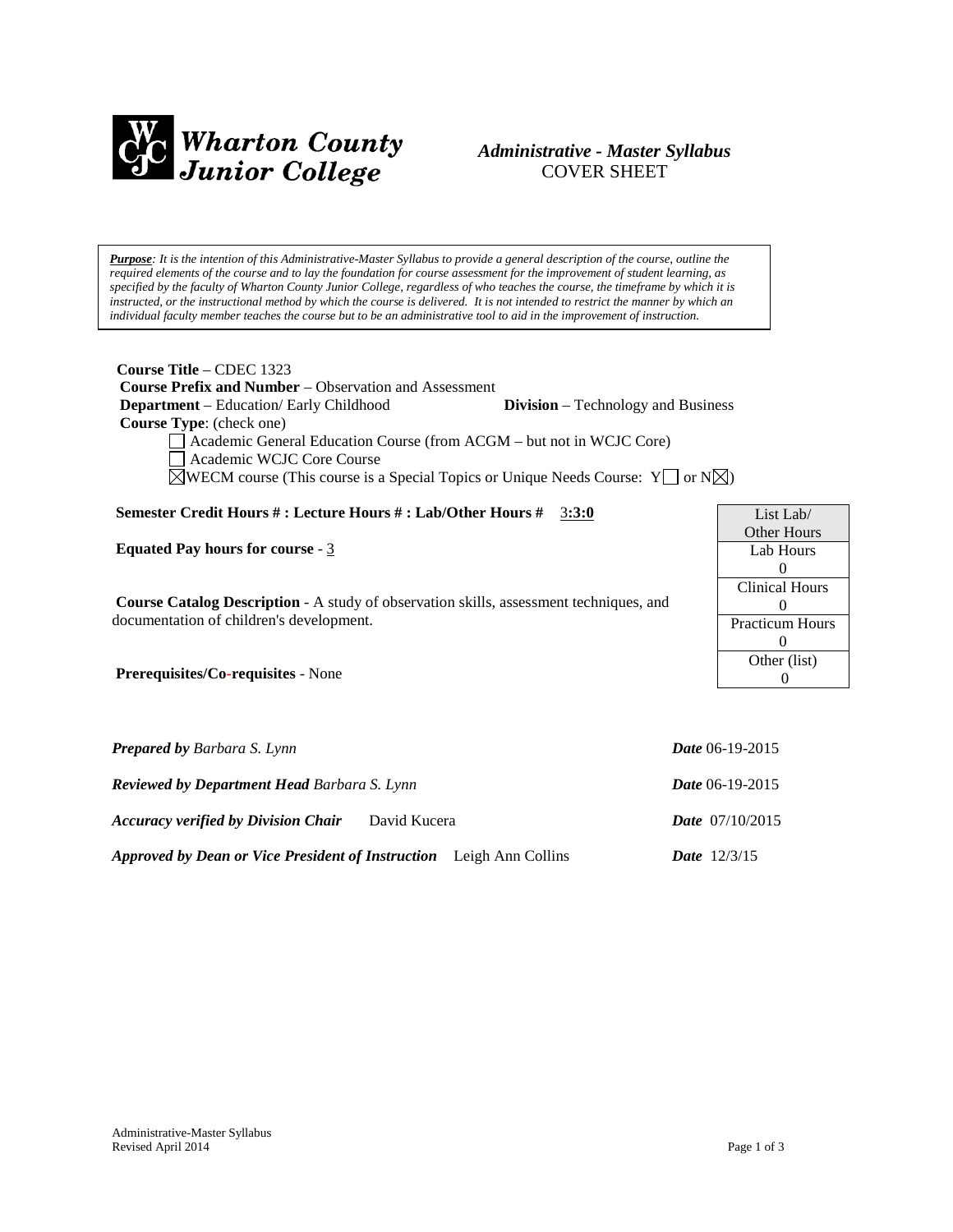

**I. Topical Outline** – Each offering of this course must include the following topics (be sure to include information regarding lab, practicum, clinical or other non-lecture instruction):

- Observing children 0-8 years
- Interpreting observations (making inferences and conclusions)
- Recording techniques (anecdotal record, checklist, interview, running record, time sample, event sample, etc.)
- Defining the term "authentic assessment" as it relates to children ages birth to eight and comparing this to formal means of assessment more appropriate for older children
- Pros and cons of various observational/ assessment measures
- Functional use of observational data to improve conduct and to design meaningful instruction

National Association for the Education of Young Children (NAEYC) Standards measured in this course:

- 1. Promoting child development and learning<br>2. Teaching and learning
- Teaching and learning
- 3. Observing, documenting, and assessing
- 4. Using developmentally appropriate approaches to connect with children and families
- 5. Using content knowledge to build meaningful curriculum
- 6. Becoming a professional

### **II. Course Learning Outcomes**

| <b>Learning Outcomes</b><br>Upon successful completion of this course,<br>students will:                    | <b>Methods of Assessment</b>                                                                                                                                                                |
|-------------------------------------------------------------------------------------------------------------|---------------------------------------------------------------------------------------------------------------------------------------------------------------------------------------------|
| 1. Describe the components of assessment.<br>2. Compare assessment tools.                                   | 1.2.3. Midterm (with a minimum of one essay<br>question) and final exams (and any additional<br>quizzes the instructor deems necessary). (Grade of<br>70 indicates mastery)                 |
| 3. Demonstrate "authentic assessment".<br>4. And develop individual plans based on<br>authentic assessment. | 2.3. Written observation assignments graded by a<br>rubric covering infants, toddlers, pre-school,<br>kindergarten, and elementary age children. (Grade<br>of 70 indicates passing mastery) |
| 5. Reflect on topics of observation, assessment,<br>and use of assessment.                                  | 4. A collection of 10 activity ideas for the selected<br>target child, graded by a rubric (Grade of 70<br>indicates mastery).<br>5. Weekly, in-class reflection on the weekly topic         |